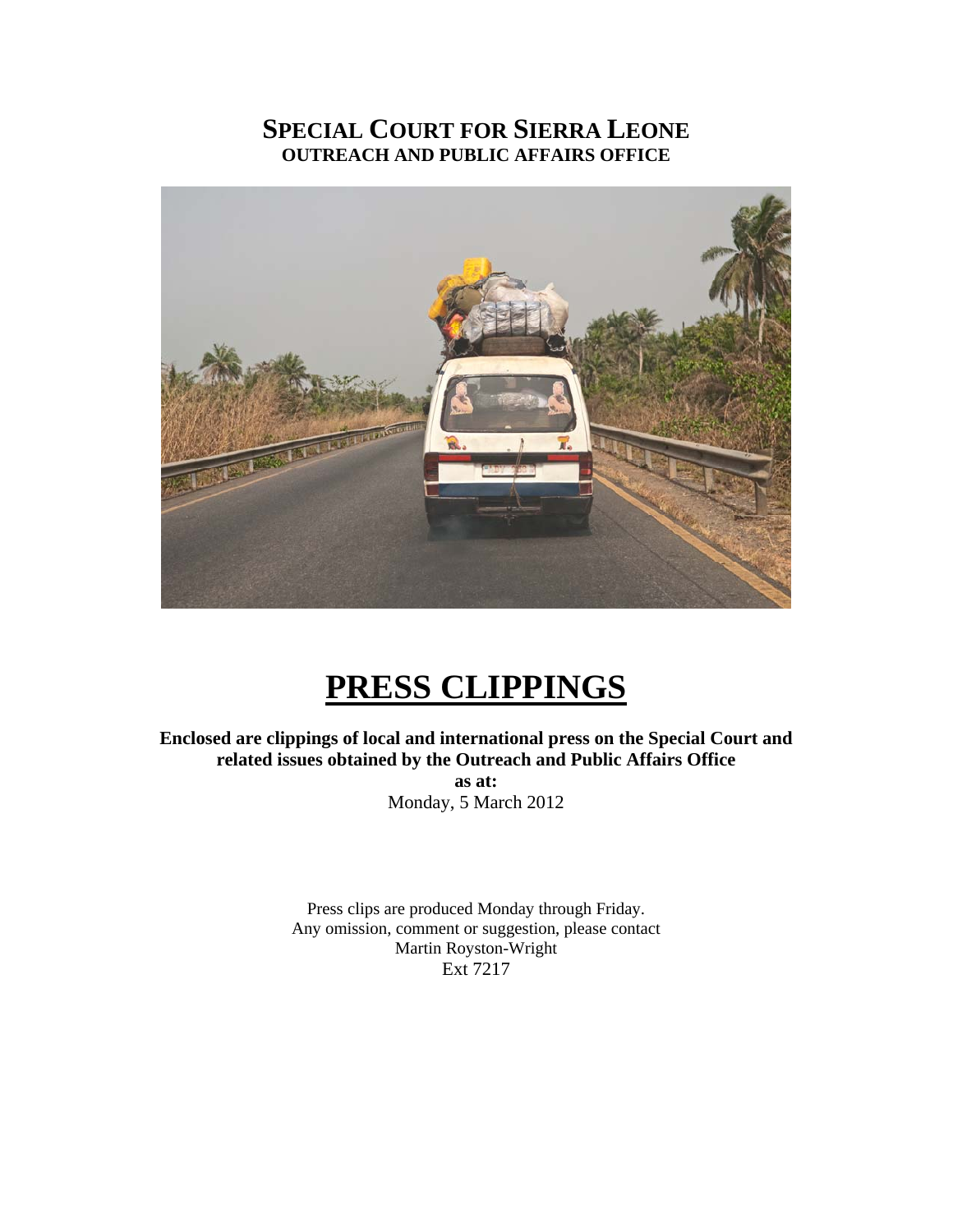| <b>Local News</b>                                                      |             |
|------------------------------------------------------------------------|-------------|
| Awoko Reporters Bag Three Awards / Awoko                               | Page 3      |
| The Hague, ICC and Sudanese President / Standard Times                 | Page 4      |
| <b>International News</b>                                              |             |
| Court to Issue Verdict in Charles Taylor trial Next Month / CNN        | Page 5      |
| Charles Taylor Liberia War Crimes Verdict Date Set / CNN               | Page 6      |
| UN War Crimes Court Rules on Taylor on April 26 / Leadership           | Page 7      |
| Taylor Ruling Set for April / The New Times                            | Page 8      |
| Charles Taylor Verdict Expected by April / United Press International  | Page 9      |
| Taylor's Verdict Due April 26 / The New Dawn                           | Page 10     |
| Will War Criminals Ever Be Prosecuted? / The New Dawn                  | Pages 11-13 |
| Côte d'Ivoire: Lethal Crime Wave, Security Vacuum / Human Rights Watch | Pages 14-16 |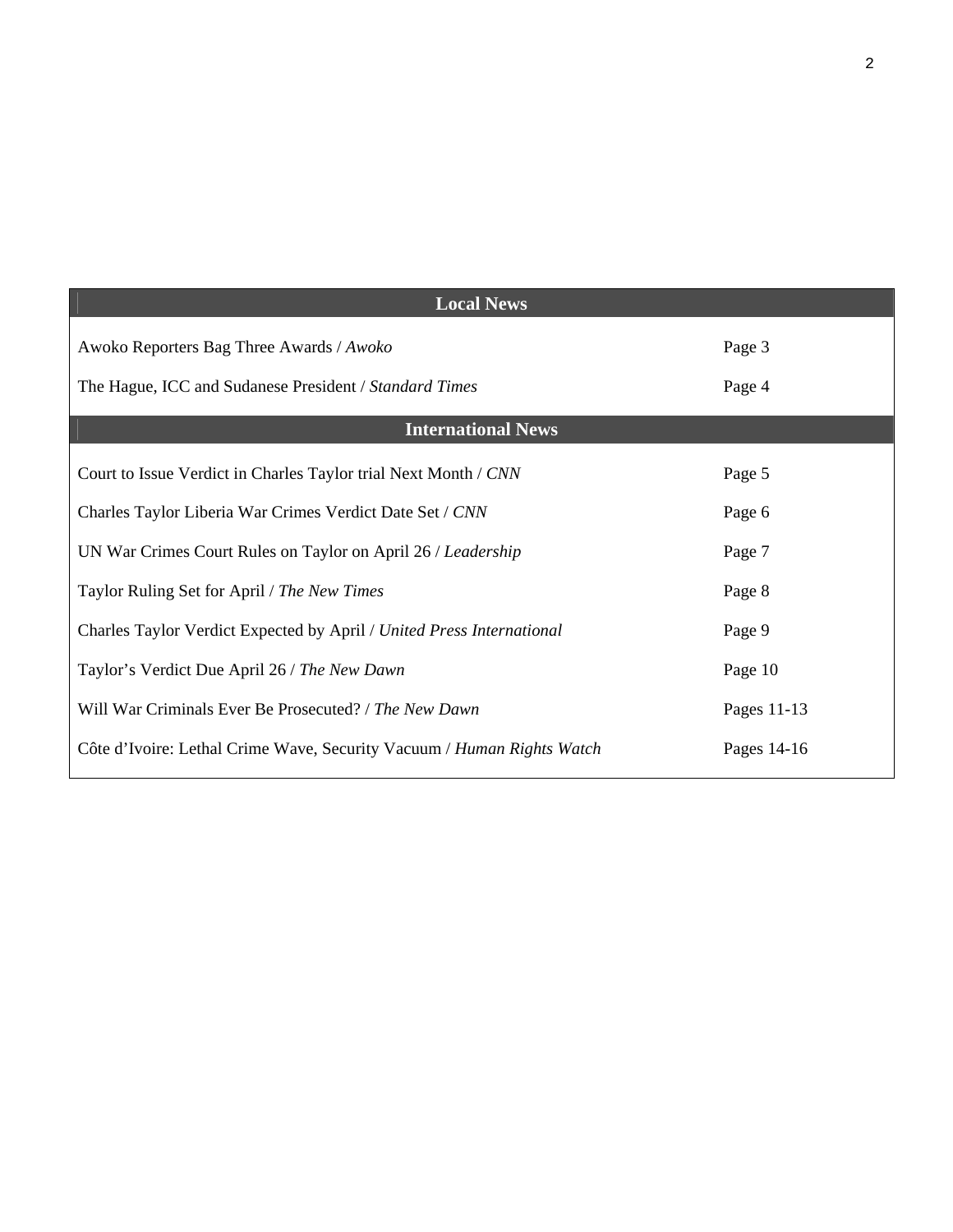Awoko Monday, 5 March 2012

#### **Awoko Reporters Bag Three Awards**

-SNIP-



Betty Milton receiving her award for Best Human Rights story from Jamesina King

[Note: Betty Milton has reported on the Special Court since its inception. At Friday's Independent Media Commission's National Media Awards ceremony she won for best human rights reporting and was named female journalist of the year for 2011.]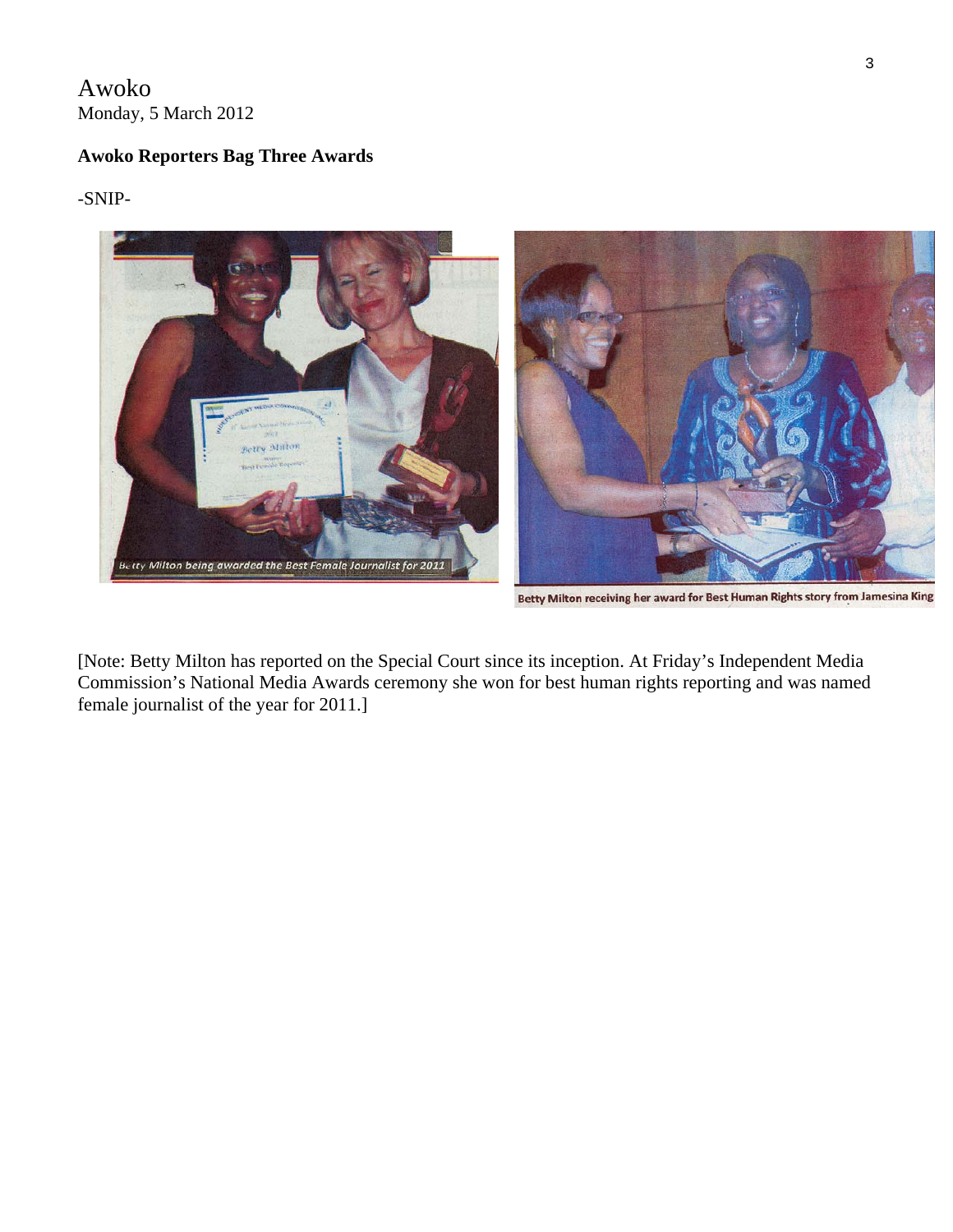## PAGE 2 **STANDARD TIMES** Monday March 5, 2012 THE HAGUE, ICC AND SUDANESE PRESIDENT

The International Federation for Human Rights (FIDH) and its Sudanese member organization, the African Center for Justice and Peace Studies (ACJPS) welcome the issuance by the ICC Pre-Trial Chamber I on 1 March 2012 of an arrest warrant against Abdel-Rahim Mohamed Hussein, current Sudanese Defense Minister.

ICC judges decided that there are reasonable grounds to believe that Mr. Hussein is responsible for crimes against humanity and war crimes, including crimes of sexual violence, allegedly committed in Darfur when he was Sudanese Minister of the Interior and the President's Special representative for Darfur. Our organizations welcome the inclusion of the crime of rape, recognized as

# **COMMENTARY**

conflict opposing the Sudanese armed forces (SAF) to the Sudan Peoples' Liberation Movement - North (SPLM-N) is ongoing in the regions of South Kordofan and Blue Nile. Since they erupted in June 2011, fighting in these regions have resulted in significant loss of life and the perpetration of serious human rights violations including summary and extrajudicial killings, arbitrary arrests and detentions, enforced disappearances or acts of torture.

FIDH and ACJPS recall with dismay that Omar al Bashir, President of Sudan and Ahmed Haroun, governor of South Kordofan - who are also facing arrest warrants from the ICC for international crimes committed in Darfur - have, together with Abdel-Rahim Mohamed Hussein, supported and encouraged the SAF's military actions in South Kordofan and Blue Nile. "The role played by those three men in the ongoing violent attacks in South Kordofan and Blue Nile is reminiscent of their role in the Darfur conflict.

crime against humanity and war crime, in the charges against Mr. Hussein confirming, along with its inclusion in three other pending arrest warrants against Sudanese officials, the gravity and systematicity of these crimes committed in Darfur.

- This arrest warrant the fourth to be issued by the ICC for crimes committed in Darfur - arises while the human rights and humanitarian situation in this region remains source of serious concerns.
- Reports indicate the pursuit of indiscriminate aerial bombardments and other kinds of attacks against civilians, whereas there is a continuing stalemate in the political peace process.

More, this decision comes out while a violent

- This is an unbearable example of the threat to peace and security which can eman to from the failure to address accountabil declared Osman Hummeida, ACJPS Executive Director. "In this context, execution of the outstanding arrests warrants is critical for the sake of both justice and peace in our country," he added.
- "Sudan has lacked any will to cooperate with the ICC and States Parties to the Rome Statute did not demonstrate a strong enough commitment to cooperate with the Court on the situation in Sudan that was referred by the UN Security Council", said Sidiki Kaba, FIDH Honorary President. "We recall all States of their obligations to fully cooperate with the ICC, in particular in relation to the pending execution of all the Darfur linked arrest warrants for charges of crimes against humanity, war crimes and genocide", he added.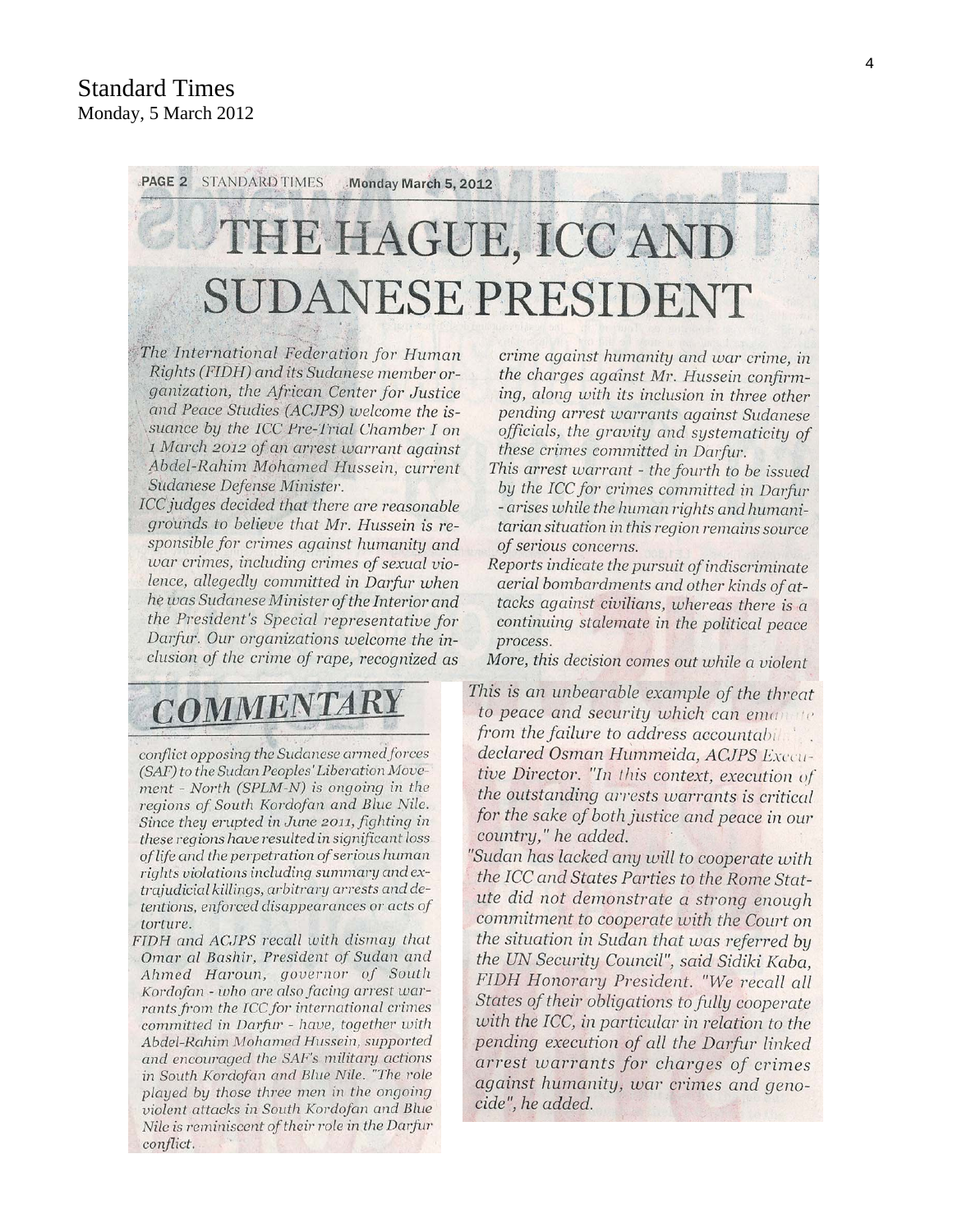CNN Friday, 2 March 2012

#### **Court to issue verdict in Charles Taylor trial next month**

#### By Faith Karimi



*Former Liberian President Charles Taylor pictured on February 8, 2011 during his trial at the U.N. Special Court for Sierra Leone*.

An international tribunal will issue a verdict in the war crimes trial of former Liberian President Charles Taylor next month, the United Nations said.

Taylor, who led Liberia from 1997 to 2003, was the first African ruler to appear before an international war crimes tribunal.

Prosecutors allege he armed rebels and fueled a bloody civil war that led to widespread murder, rape and mutilation in Liberia and neighboring Sierra Leone.

He has pleaded not guilty to charges including five counts of crimes against humanity and five counts of war crimes. The U.N-backed war crimes court said it will issue its ruling April 26.

Taylor has been on trial since 2007 at the special court for Sierra Leone in The Hague, Netherlands. United Nations officials and the Sierra Leone government jointly set up the tribunal to try those who played the biggest role in the atrocities.

In 2010, the United States said the trial faced a financial crisis and pledged to expedite a \$4.5 million grant to the court. At the time, Washington urged the international community to donate to the court before its financial resources ran out.

Closing arguments occurred last year.

During the trial, the judges heard testimony from more than 100 people, including Taylor and supermodel Naomi Campbell

Campbell testified that Taylor gave her "dirty-looking" uncut diamonds as a gift during a dinner in South Africa. Prosecutors were hoping her testimony would tie him to so-called blood diamonds used to fund rebels during the war.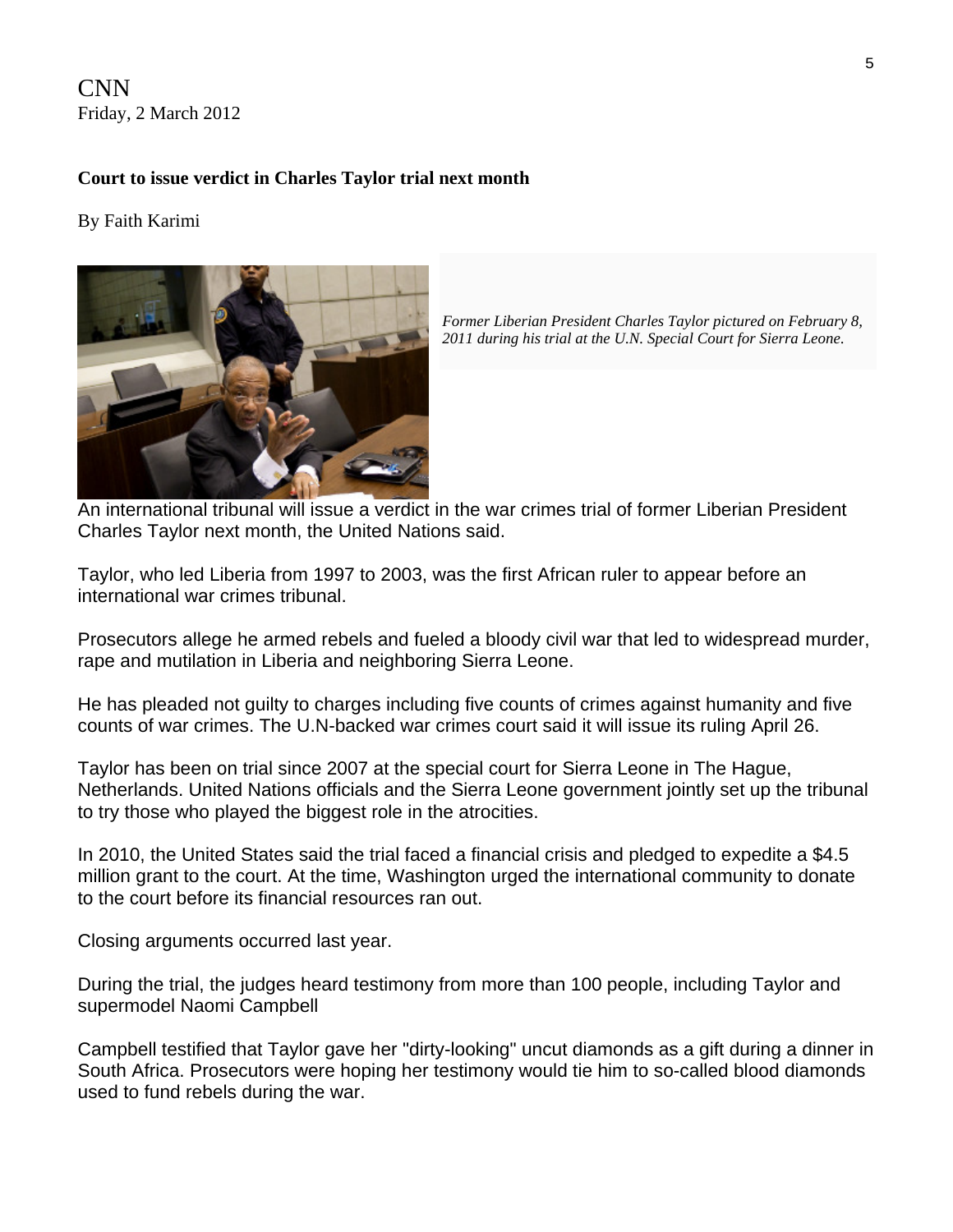CNN Thursday, 1 March 2012

#### **Charles Taylor Liberia war crimes verdict date set**

Charles Taylor departing Liberia (August 2003) Charles Taylor's war crimes trial at The Hague began in 2007

The verdict in the war crimes trial of Liberia's ex-President Charles Taylor will be delivered on 26 April, the UN-backed court trying him has said.

Mr Taylor is accused of fuelling Sierra Leone's civil war in the 1990s by arming rebels.



He denies 11 charges of war crimes and crimes against humanity.

It is the first international trial of an African former head of state, and Mr Taylor could spend the rest of his life in prison if found guilty.

His trial, at the UN-backed Special Court for Sierra Leone, relates to his alleged role in the brutal civil war in Liberia's neighbour, where he is accused of backing rebels responsible for widespread atrocities.

The court hearings in The Hague included a testimony by supermodel Naomi Campbell about a gift of diamonds she had received. Mr Taylor is accused of trading in so-called "blood diamonds" to fund the rebels.

Mr Taylor denies all wrongdoing, describing the allegations against him as politically motivated.

If convicted, Mr Taylor would serve a prison sentence in the UK.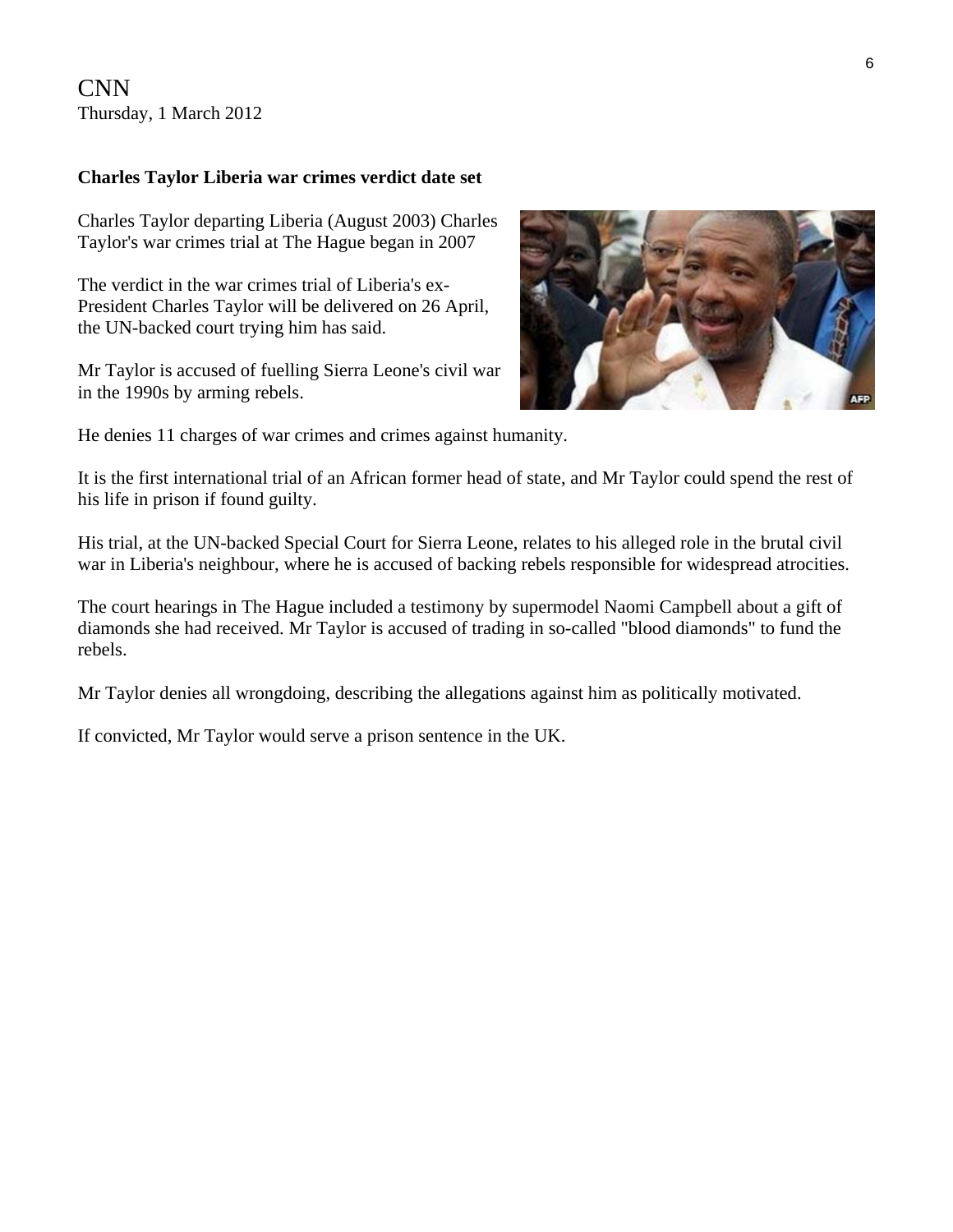#### Leadership

Thursday, 1 March 2012

http://leadership.ng/nga/articles/17876/2012/03/01/un\_war\_crimes\_court\_rules\_taylor\_april\_26.html



**UN War Crimes Court Rules on Taylor on April 26** 

The UN war crimes court trying Charles Taylor for atrocities in Sierra Leone said on Thursday i t would deliver a verdict on Ap ril 26.

The announcement came nearly five years after the former Liberian president went on trial in the Netherlands.

Taylor, the first African leader to go before an international tribunal, faced 11 counts of

murder, rape, conscripting child soldiers and sexual slavery covering atrocities during the wars in Liberia and Sierra Leone in the 1990s that killed more than 250,000 people.

Prosecutors at the Special Court for Sierra Leone accused Taylor, 63, of running a "blood diamond" trade, using profits from the sale of precious stones to buy weapons and enrich himself.

The court hearings, which included testimony from supermodel Naomi Campbell about a gift of diamonds from Taylor, were delayed by the former leader's refusal to cooperate and efforts to fight its jurisdiction.

He denied all the allegations of wrongdoing.

Taylor was first indicted in 2003, along with 12 other suspects and the outcome of his case will be closely watched for legal milestones in the emerging system of international justice.

Former Yugoslav President Slobodan Milosevic died during his trial before the Yugoslav war crimes tribunal.

Prosecutors called 91 witnesses to support their charges that child soldiers under Taylor's command were sent to battle drugged with amphetamines and marijuana.

The verdict against Taylor could set legal precedents in the area of child soldiers.

The tribunal, which has no death penalty, was established by Sierra Leone and the UN to punish those responsible for serious human rights abuses in the African nation since 1996.

It has issued 13 indictments and completed cases against eight suspects, who received sentences of up to 51 years in prison. (Reuter/NAN)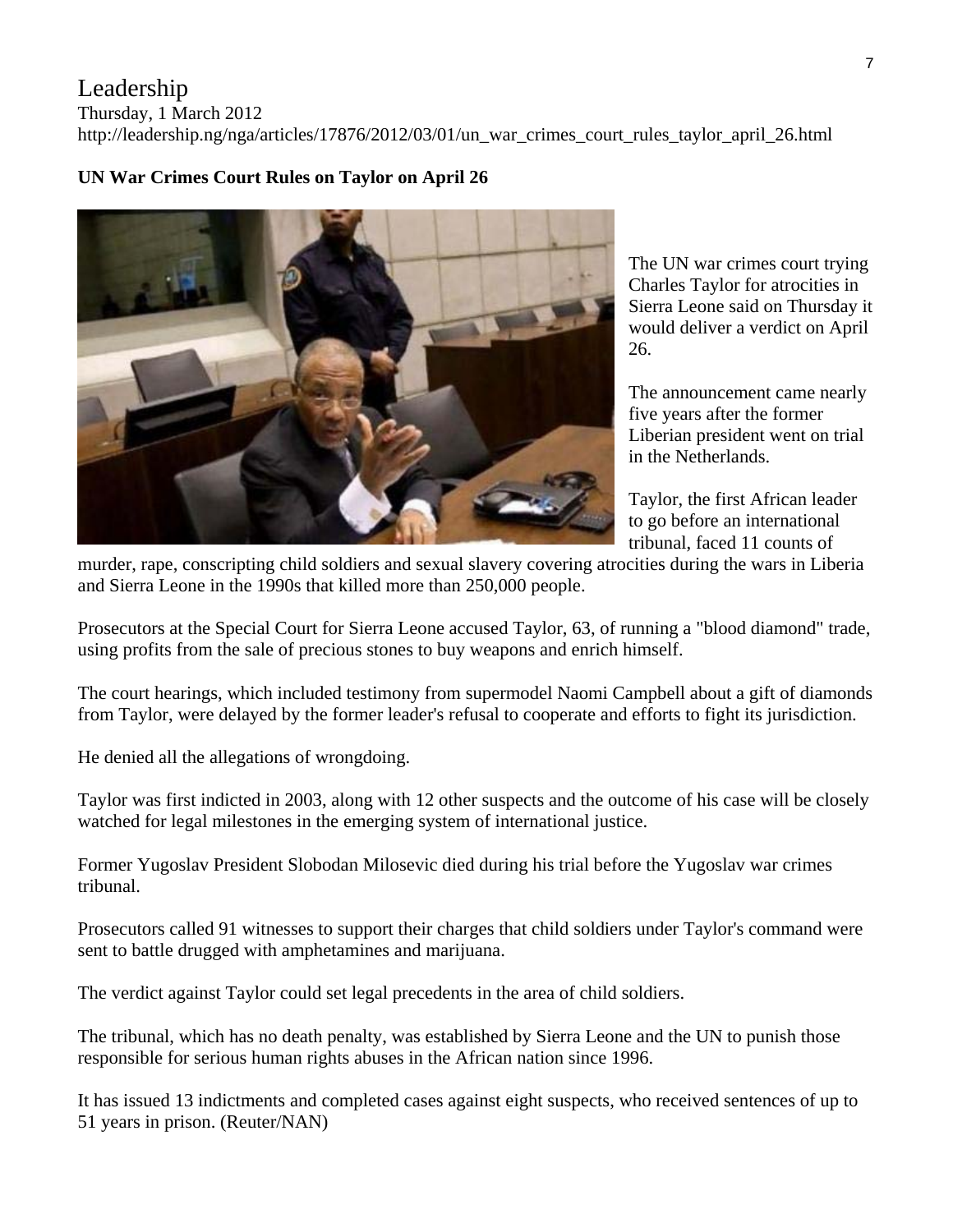#### **Taylor Ruling Set for April**

The international court that was set up to try suspects indicted for war crimes in Sierra Leone announced that the judgment in the trial of the former Liberian President, Charles Taylor, will be delivered on April 26.

Taylor is on trial before the Special Court for Sierra Leone (SCSL) on 11 charges of war crimes and crimes against humanity, including pillage, slavery for forced marriage purposes, collective punishment and the recruitment and use of child soldiers

The charges relate to his alleged support for two rebel groups in Sierra Leone - the Armed Forces Revolutionary Council and the Revolutionary United Front.

The decision by the SCSL comes just days after the International Criminal Court announced that it render its ruling in the case against DRC politician Thomas Lubanga Dyilo on March 14, 2012. This will be its first verdict since it was established in 2001.

Closing arguments in the Taylor trial, which opened in June 2007 in The Hague, the Netherlands, took place in February and March 2011. During the course of the trial, the Court heard from over 100 witnesses, including suspect, who testified in his defence.

Special Court Registrar Binta Mansaray said that with this judgment, the Court is set to reach another "critical milestone," given that this is the last trial stemming from Sierra Leone's decade-long civil war, and that it will be the last major trial to be held at the Court.

The SCSL was set up jointly by the Sierra Leonean Government and the UN in 2002.

It is mandated to try those who bear the greatest responsibility for serious violations of international humanitarian law and national law committed on Sierra Leonean territory since the end of November 1996.

Although the SCSL is headquartered in Freetown, the capital of Sierra Leone, Taylor's trial took place in a chamber of the Court sitting in The Hague for security reasons.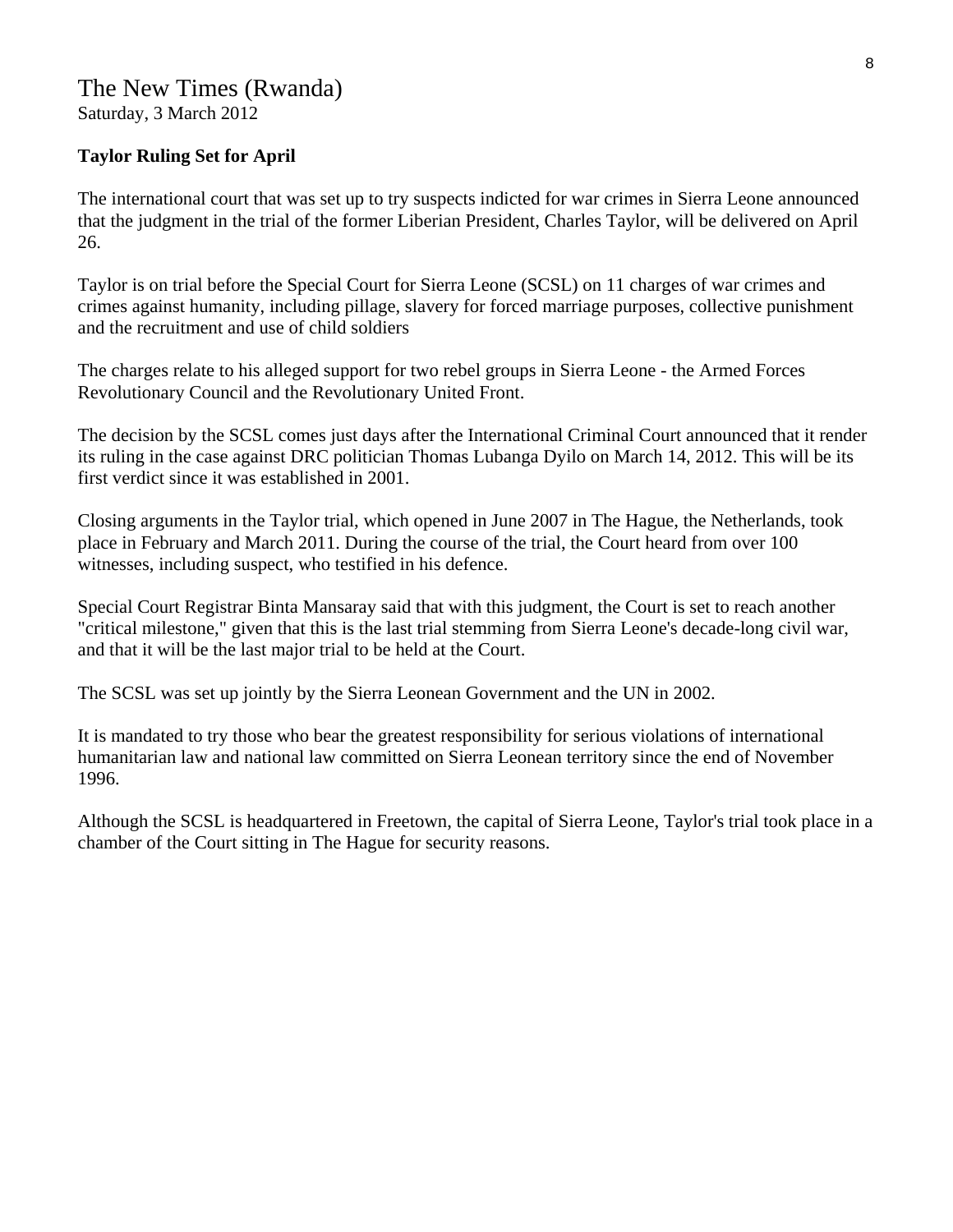## United Press International

Friday, 2 March 2012

#### **Charles Taylor verdict expected by April**

FREETOWN, Sierra Leone, March 5 (UPI) -- A judgment in the war crimes trial for former Liberian President Charles Taylor is expected by the end of April, a U.N.-backed special court announced.

Taylor is facing 11 war crimes charges at the Special Court for Sierra Leone for allegedly funding conflict in Sierra Leone with so-called blood diamonds and for the alleged conscription of child soldiers.

Special Court Registrar Binta Mansaray said the Taylor verdict would be a "critical milestone" as the last trial related to civil war in Sierra Leone.

She added there were more than 50,000 pages of witness testimony and more than 1,500 exhibits presented as evidence in a case that opened in 2007.

Taylor is the first African leader to appear before the international war crimes tribunal. He's pleaded not guilty to the war crimes charges.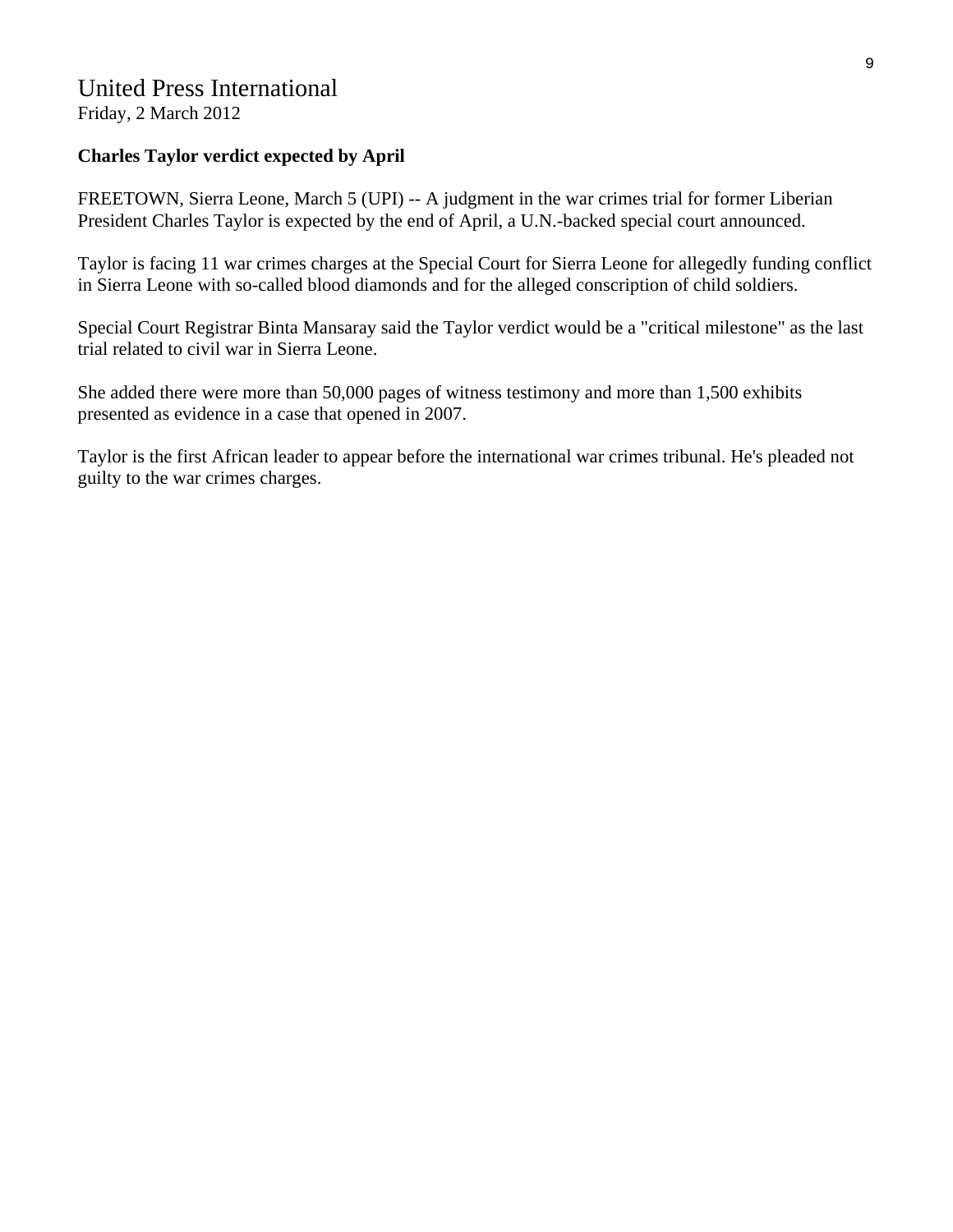#### The New Dawn (Liberia) Friday, 2 March 2012

#### **Taylor's Verdict Due April 26**

Othello B. Garblah



The much anticipated verdict of ex-president Charles Taylor is scheduled for April 26 next month; the UN backed Special Court for Sierra Leone announced Thursday.

Mr. Taylor accused of arming Sierra Leonean rebels, faces 11 charges of war crimes and crimes against humanity. But he had since denied all charges.

The announcement of the verdict date follows the appointme nt of Justice Philip Nyamu Waki, a prominent Kenyan jurist, as an alternate judge of the Court's Appeals Chamber.

Justice Waki was sworn in on Monday, February 27. Taylor is the first former African Head of State to be tried by an international court. If convicted, he could face a maximum life sentence.

The Special Court said Thursday that the Judgment will be delivered at 11:00 a.m. in a courtroom belonging to the Special Tribunal for Lebanon in The Hague, where the Taylor trial has been taking place.

The trial opened on 4 June 2007 in The Hague. It was adjourned immediately after the Prosecution's opening statement when Mr. Taylor dismissed his Defence team and requested new representation. Witness testimony commenced on 7 January 2008, and ended on 12 November 2010. Closing arguments took place in February and March 2011.

The Court heard live testimony from 94 prosecution witnesses, and received written statements from four additional witnesses. The Defence presented 21 witnesses, with Mr. Taylor testifying in his defence.

At a meeting this week with members of Sierra Leonean civil society, Special Court Registrar Binta Mansaray said that although delivery of the judgment had taken nearly a year, this was due largely to the complexity of the case.

She noted that, amongst other matters, the Judges had to read through more than 50,000 pages of witness testimony, and to examine the1, 520 exhibits which had been tendered in evidence. She said the time-frame was consistent with similar high-profile cases at other international tribunals.

Ms. Mansaray said that with this judgment the Special Court is set to reach another critical milestone, given that this is the last trial stemming from Sierra Leone's decade-long civil war, and that it will be the last major trial to be held at the Court.

At the Special Court, as in other international tribunals, both the Prosecution and the Defence have the right to appeal. If Mr. Taylor is acquitted on all charges, the appeals process will begin immediately. If he is found guilty on any of the 11 counts, the Trial Chamber will schedule sentencing proceedings.

Efforts to contact lawyers representing Taylor failed Thursday as the London number of his lead Counsel Courtenay Griffiths rang endlessly.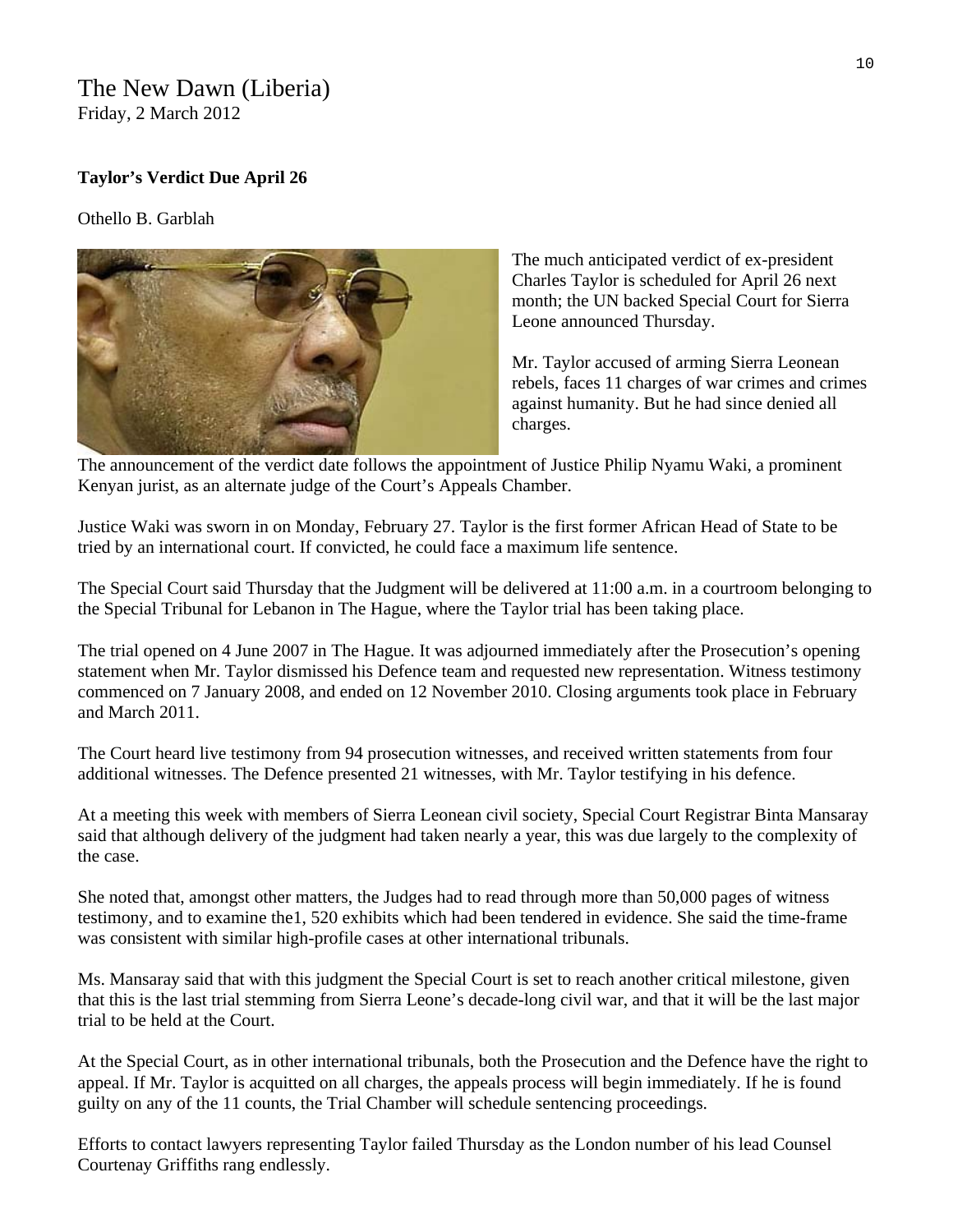#### **Will War Criminals Ever Be Prosecuted?**

#### By Paul Y. Harry

The Issues Desk wishes to look at some people's inability – or, rather, unwillingness – to bring to justice those who committed war crimes and crimes against humanitarian during the civil conflict. There are people who will do everything in their power to see Liberians settle down with blanket amnesty, blanket reconciliation and a continuation of the culture of impunity.

As I have written and debated over the years, it is in the collective interest of Liberia and its people for those who are suspected of violating humanitarian law to be prosecuted. If it can happen in the Ivory Coast, it can also happen here. If it can take place in Sierra Leone, it can also happen here. If Rwandans have gone through it, we, too, can go through it. Gross violators of human rights must be prosecuted.

But why shouldn't they be prosecuted? Why? Too many people were killed for no good reasons. Our mothers and sisters and wives were raped. Pregnant women were disemboweled as the resolution of a canyou-tell-what's-the-sex-of-the-baby-in-that-woman's-stomach dispute among a group of fighters. Villages and towns were set on fire at will. Churches and mosques were set ablaze by marauding "freedom fighters." Sacred traditional places were desecrated. Hundreds of villagers were forced in attics and suffocated with burning pepper from below. Some had their family members killed right before their eyes and told to look, but not cry. Different groups of Liberians and non-Liberians were massacred in various places and ways.

Indeed, there is a need to prosecute those responsible for the atrocious acts mentioned above, and those who reason that because the war years have come and gone, the stories that characterized those years should also be gone and those who committed those acts should be let go are making an egregious mistake. Sweeping grave human rights violations under the carpet does not help.

Personal stories and other pieces of information available

A Review of Massacres (1990 – 2003)

2. On 30 May 1990, armed men entered the compound of the United Nations on the Old Road and killed scores of unarmed civilians. Many people believe that AFL soldiers carried out that massacre, others don't. Why shouldn't we hear the true story?

3. In July 1990, scores of our kinsmen of the Mandingo ethnic group were massacred in Bakedu, Lofa County. It is said that the fighters of Charles Taylor's rebel group killed these kinsmen.

In July of 1990, armed men entered the compound of the St. Peter Lutheran Church on 14th Street and massacred more than 600 of our compatriots. It is generally believed that some members of the AFL and the SATU carried out that massacre. Most people have a general picture of what happened, but not detailed information. Is it wrong for us to call for the prosecution of those planning greater responsibility in all this?

5. On 6 June 1993, armed men entered Carter Camp in Harbel and massacred more than 600 women, children and defenseless people. The Amos Waco Committee set up to investigate the massacre, blamed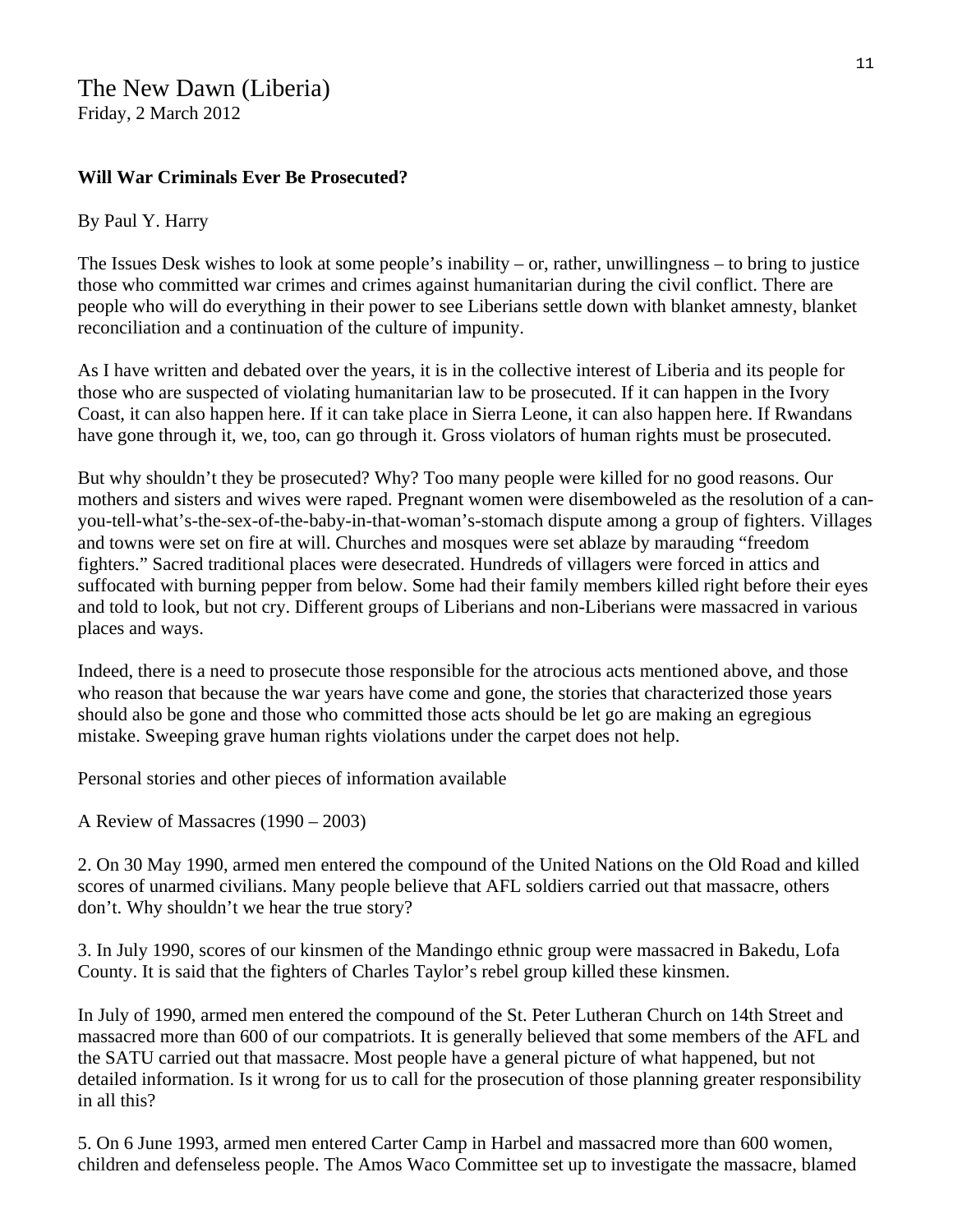members of the AFL. However, many people believe Charles Taylor's rebels carried out the massacre. Should those responsible not be investigated?

6. In December of 1994, about 48 (some say 60) civilians, mainly women and children, were massacred on the Duport Road, a massacre also referred to as the Cowfield Massacre. Wait a minute! So, we should never hear the true story?

7. On 9 April 1995, more than 70 civilians were massacred in Yosi, a village near Buchanan. The victims were mainly women and children. Oh, so we should never get to know the truth of what really happened?

8. In March of 1995, scores of our compatriots were massacred in Meekor Town in Grand Cape Mount County. Why shouldn't we hear the true story?

9. On September 28, 1996, scores of civilians were brutally massacred in Sinje, Grand Cape Mount County, by unknown gunmen. Some of those who survived were taken to Monrovia for treatment; among them was an eight-month-old baby whose right foot had been cut off. Oh, wait a minute! So, the stories are not worth telling?

10. According to reports, more than 100 civilians were killed in Zarway Town, Cape Mount County, on 23 May 2002. Shouldn't we get to know what really happened?

11. Information has it that in February of 2003, about fifteen civilians were killed in Jorjorma Town, along the Monrovia-Tubmanburg Highway. Why shouldn't we hear the truth, my people?

12. According to reports, more than 360 local people were massacred in three towns in River Gee, in April of 2003. Among those killed were babies, children, pregnant women and prominent figures from those towns. Many believed pro-Taylor militia fighters carried it out. Don't we have the right to know what really went on? Oh, so, we should not investigate?

13. In August of 2003, it was reported that a massacre was carried out in Bahn, Nimba County. Some reports say 100 people were killed, others say 1000 were killed. It is believed that the killing was done by rebels from the Movement for Democracy in Liberia (Model). Are the proponents of the just-forgive-andreconcile argument telling us that we should never hear the true story?

14. Different massacres and summary executions were carried out in different parts of Liberia, and in different ways. The list goes on and on. Massacres were carried out in Cheesemanburg, Sukroma, Yeala, Fassama, Nyekebozo, Gizeboiga, etc., etc. I believe we do not have full information on all, neither do we know about some. That's why we MusT give the survivors, the witnesses, etc., the chance to tell their stories freely and openly. We must look for them and give them the opportunity to narrate the stories. This could be the beginning of a genuine reconciliation and forgiveness.

For more information on some of the massacres, summary executions and brutal killings that were carried out in Liberia, as well as the identities of some of those who are responsible for these ugly acts, check http://www.nextliberia.com/major.html.

Most of us are aware that it is impossible for all of the stories to be heard, because of one reason or another. But this does not mean that those that are possible to be told should be forbidden. I know that Liberians are forgiving people, but they must be given the chance to know or hear what they have to forgive. Besides, as we all strive for forgiveness and reconciliation, those who did wrong to others in the past should be remorseful for their actions. They should sincerely confess and ask for forgiveness. If they take pride in their ugly deeds, openly boast about it, or arrogantly deny what is known to be true, those who have been wronged will find it hard, if not impossible, to forgive the wrong-doers. This is another point to consider.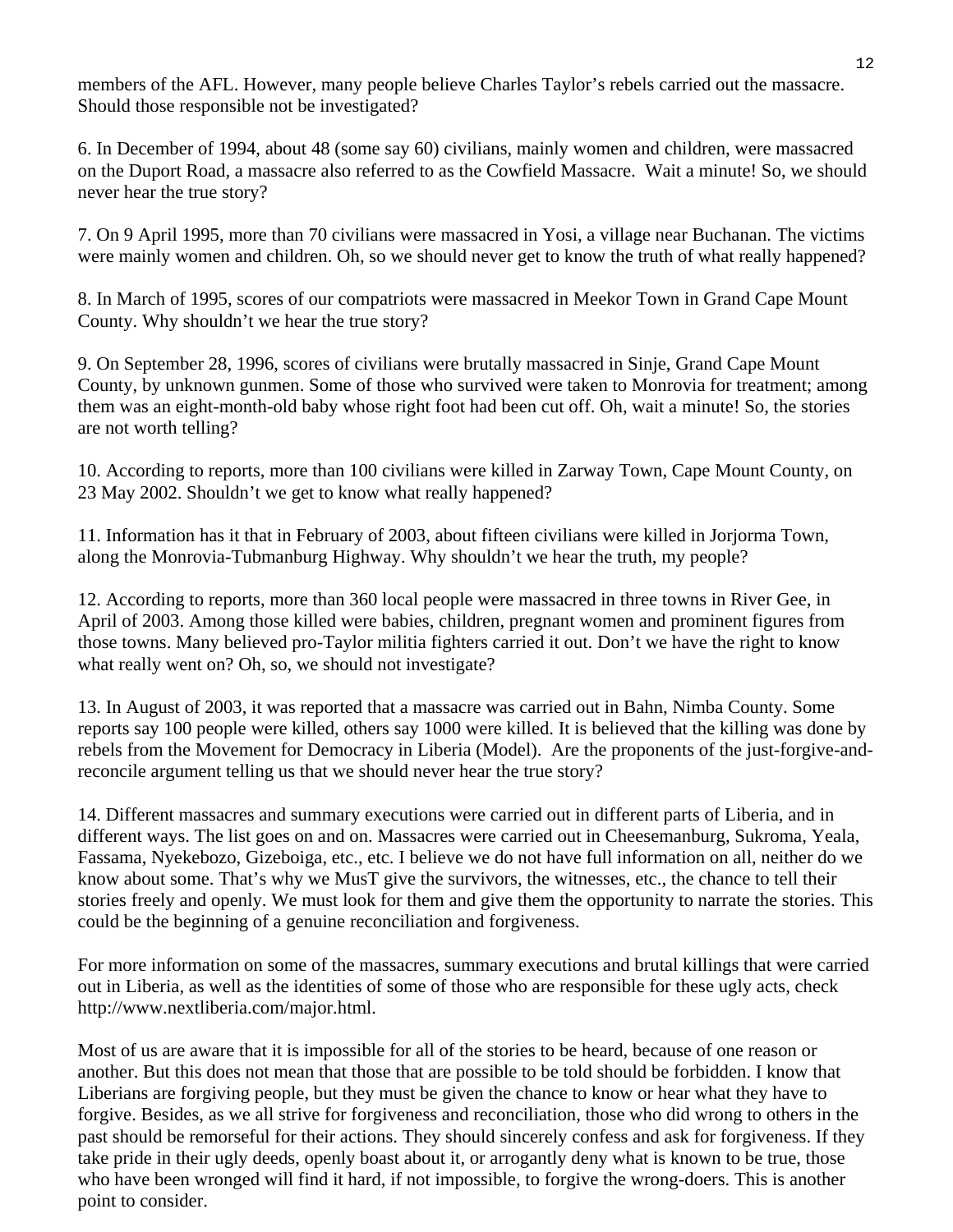Even Biblical reconciliation and forgiveness call for admission and confession of wrong. I John 1:9 says, "If we confess our sins, he is faithful and just to forgive us our sins and to cleanse us from all unrighteousness." Here we see that confession precedes forgiveness. We see a similar picture about the prodigal son in Luke 15. The Bible tells us in verses 17-24 that when he (the prodigal son) realizes his wrongdoing, he repents, goes back to his father, apologizes and asks for forgiveness. His father forgives his past and accepts him back into the family. Again, we notice that confession or admission of the wrong precedes forgiveness and reconciliation.

Let the stories of the heinous acts committed in Liberia, against Liberians and non-Liberians, be told. Let them be told in central Liberia. Let the stories be told in northern Liberia. Let them be told in eastern Liberia. Let the narrations be heard in western Liberia. Not only that. Let the accounts be heard in the southern part. Let the Bassa, Dei, Krahn, Kpelle, Kru and Grebo people narrate their experiences. Let the Lorma, Kissi, Mandingo, and the Gbandi people tell their stories. Let's give the Mano, Gio, Gola, and Vai people the opportunity to continue the narrations.

Permit the accounts to be heard from Maryland to Grand Cape Mount and from the mountains of Nimba and Lofa to the shores of the North Atlantic Ocean. Simply put, let the stories be told, for when we allow the stories to be told, when we permit them to be told sincerely and remorsefully, we open the door for true reconciliation and forgiveness. Not only that. When we let the stories be told candidly and sorrowfully, we can easily formulate strategies and policies to prevent their recurrence. LET THE STORIES BE TOLD.

To conclude this article, I will leave you with the words of Aldous Huxley, a British writer (1894-1963): "Experience is not what happens to you; it is what you do with what happens to you."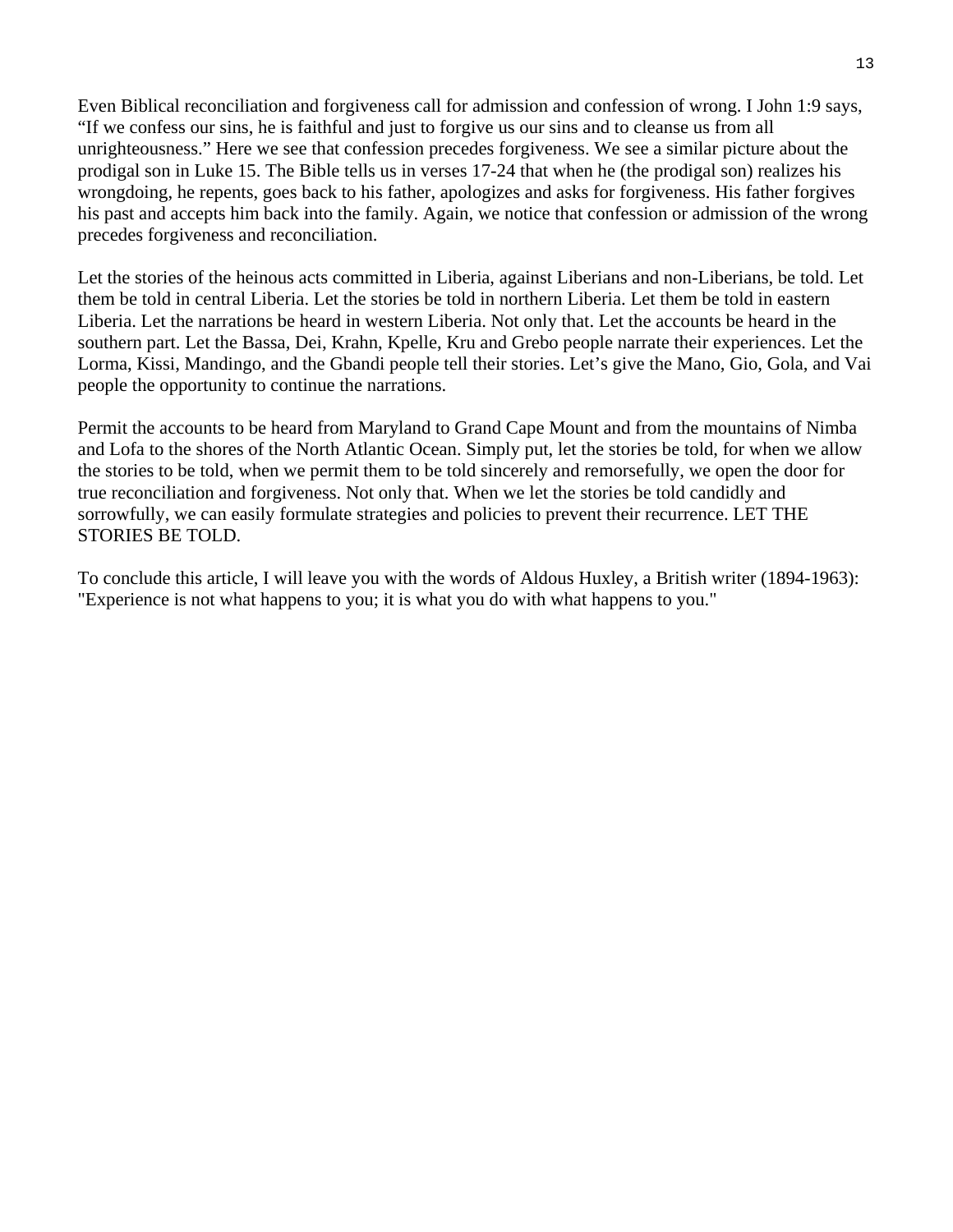#### Human Rights Watch

Monday, 5 March 2012 Press Release

#### **Côte d'Ivoire: Lethal Crime Wave, Security Vacuum**

Protect Bouaké Residents, Disarm Former Combatants

(Nairobi, March 5, 2012) – The Ivorian government should urgently address the rising violent crime in and around the central town of Bouaké, the country's second largest city, Human Rights Watch said today. The government should take urgent steps to disarm the former combatants widely believed to be implicated in the attacks and adequately equip the police and gendarmes to protect the population and investigate violent crimes, Human Rights Watch said.

Since early December 2011, at least 22 people have been murdered in central Côte d'Ivoire during attacks on passengers travelling on motorbikes or in commercial vehicles. Victims and witnesses from Bouaké interviewed by Human Rights Watch described 15 such attacks during which at least 13 men were shot and killed and five women raped. Bouaké residents said the road banditry occurs daily and is part of a striking rise in violent crime that has crippled daily life. Residents said police and gendarmes have neither protected them from, nor properly investigated, the violent attacks.

"The Ivorian people have suffered countless horrors," said Corinne Dufka, senior West Africa researcher at Human Rights Watch. "The government needs to show it intends to end this violence by disarming former combatants and ensuring that police and gendarmes are equipped to protect Ivorians and stem the rampant criminality around Bouaké."

Victims said that attackers armed with Kalashnikov assault rifles work in groups of two to eight, blocking roads with wood or cars, and then systematically robbing people in passing vehicles. Witnesses said that passengers who glanced at the attackers' faces, tried to flee, or failed to give them money had been killed. Several women interviewed by Human Rights Watch described being stripped as the bandits looked for cash, then raped. One woman was raped in front of other passengers after her father was gunned down in front of her, while another woman described being forced into the surrounding vegetation and raped by two men.

The victims who spoke to Human Rights Watch, all of whom had lived in Bouaké for years, universally believed the attackers were associated with the Republican Forces. The term "Republican Forces" now signifies the official Ivorian military, but is also commonly used to describe tens of thousands more youth who took up arms in 2011 to remove former President Laurent Gbagbo from power after he refused to recognize President Alassane Ouattara's electoral victory and unleashed a torrent of abuse against Ouattara supporters.

Bouaké is the former capital of the Forces Nouvelles(New Forces)armed group that effectively controlled the northern half of the country beginning in September 2002 and constituted the bulk of the Republican Forces during the post-election period.

In linking the attackers to the Republican Forces, victims cited the type of weapons the attackers used, the fact that some wore military pants or boots, and the quasi-military nature of the attacks. The victims also referred to the ubiquity of the Republican Forces and former New Forces combatants in Bouaké, and the attackers' apparent lack of fear that the Republican Forces troops who exert effective control within Bouaké would stop them.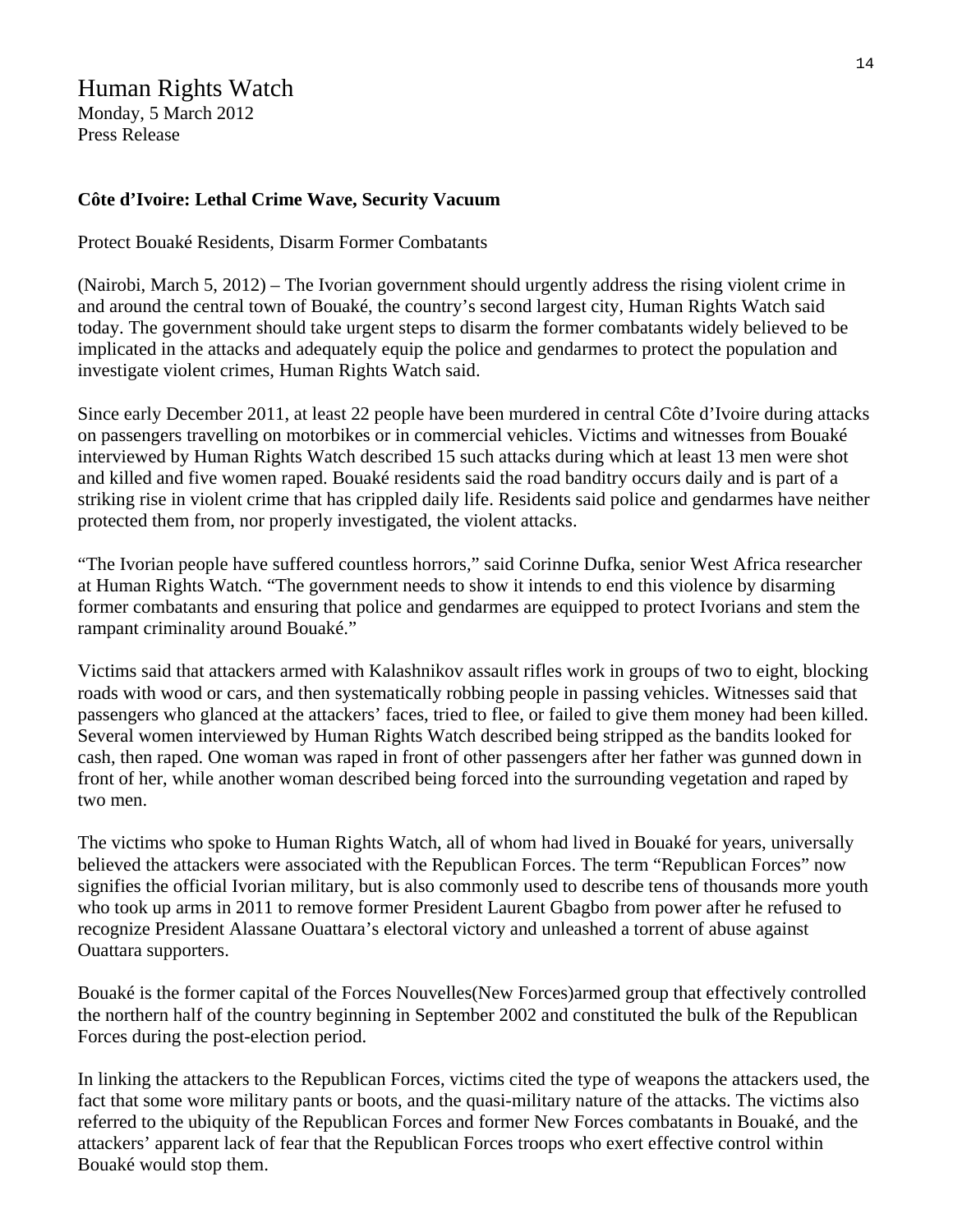The Ivorian government has commendably acknowledged the problem of road banditry and violent crime, and publicly made a commitment to address the issue, Human Rights Watch said. Representatives from Ivorian civil society and the United Nations Operations in Côte d'Ivoire (UNOCI) likewise told Human Rights Watch that since the December 2011 killing of five people by Republican Forces soldiers in the town of Vavoua, the government has taken a few meaningful steps to address problems of indiscipline within the Republican Forces. These include creating a military police unit, which has arrested some soldiers engaged in crime, and improvements in unifying the formerly belligerent armed forces into a military with some chain of command.

People in Bouaké made clear, however, that their security situation has progressively worsened. One Bouaké resident told Human Rights Watch on February 23, 2012, that the previous two weeks had been the worst so far, with violent robberies every day throughout the town. She said that at least five people had been killed during that period and that attacks had occurred on Western Union and key businesses, prompting a strike by traders and storekeepers.

The right to security is protected under article 9 of the International Covenant on Civil and Political Rights and article 6 of the African Charter on Human and Peoples' Rights, both ratified by Côte d'Ivoire. These provisions require authorities to take reasonable steps to protect everyone in Côte d'Ivoire from violence by anyone else, when the authorities are aware that certain individuals or groups are at specific risk.

Victims told Human Rights Watch that when they reported to the police or gendarmerie incidents of road banditry, often including murder or rape, the authorities responded that they are unarmed and ill-equipped to tackle the problem, and they failed to investigate the reports. Several people involved in inter-city transport in Bouaké said that the security vacuum is being filled in part by members of the regular Republican Forces, whom they now pay for protection.

Human Rights Watch called on the government to quickly provide sufficient material support for the police and gendarmes to undertake basic security functions. The government should also ensure that the military defers to and respects the primacy of the police and gendarmes who are responsible for protecting the population and bringing those responsible to book, Human Rights Watch said.

In addition to empowering the security forces, a successful disarmament, demobilization, and reinsertion program (known as DDR) for the tens of thousands of men who took up arms during the post-election crisis is essential to tackle the worrying rise in violent criminality, Human Rights Watch said. Some important progress has been made in disarming men who took up arms during the post-election crisis, Human Rights Watch said. And UN officials said that the Ouattara government's current efforts were a significant improvement from three failed disarmament programs during Gbagbo's presidency. The disarmament of certain high-risk armed groups in Abidjan and the western part of the country – the majority formerly associated with Gbagbo's side – has indeed begun, with close involvement from the UN.

However, several UN officials said that certain influential members of the government with close ties to the Republican Forces appeared to be "stalling," or "slow-moving," in disarming the forces that swept it to power. An estimated 40,000 "volunteers," according to media reports citing diplomats, fought with the Republican Forces.

UN officials told Human Rights Watch that UN-monitored disarmament of these former combatants has yet to start, as the government says it is yet to arrive at decisions regarding military reform and has not finished registering and profiling all of these former combatants. As one UN official said, the UN could not assist disarmament of the Republican Forces "until the government tells us who to disarm."